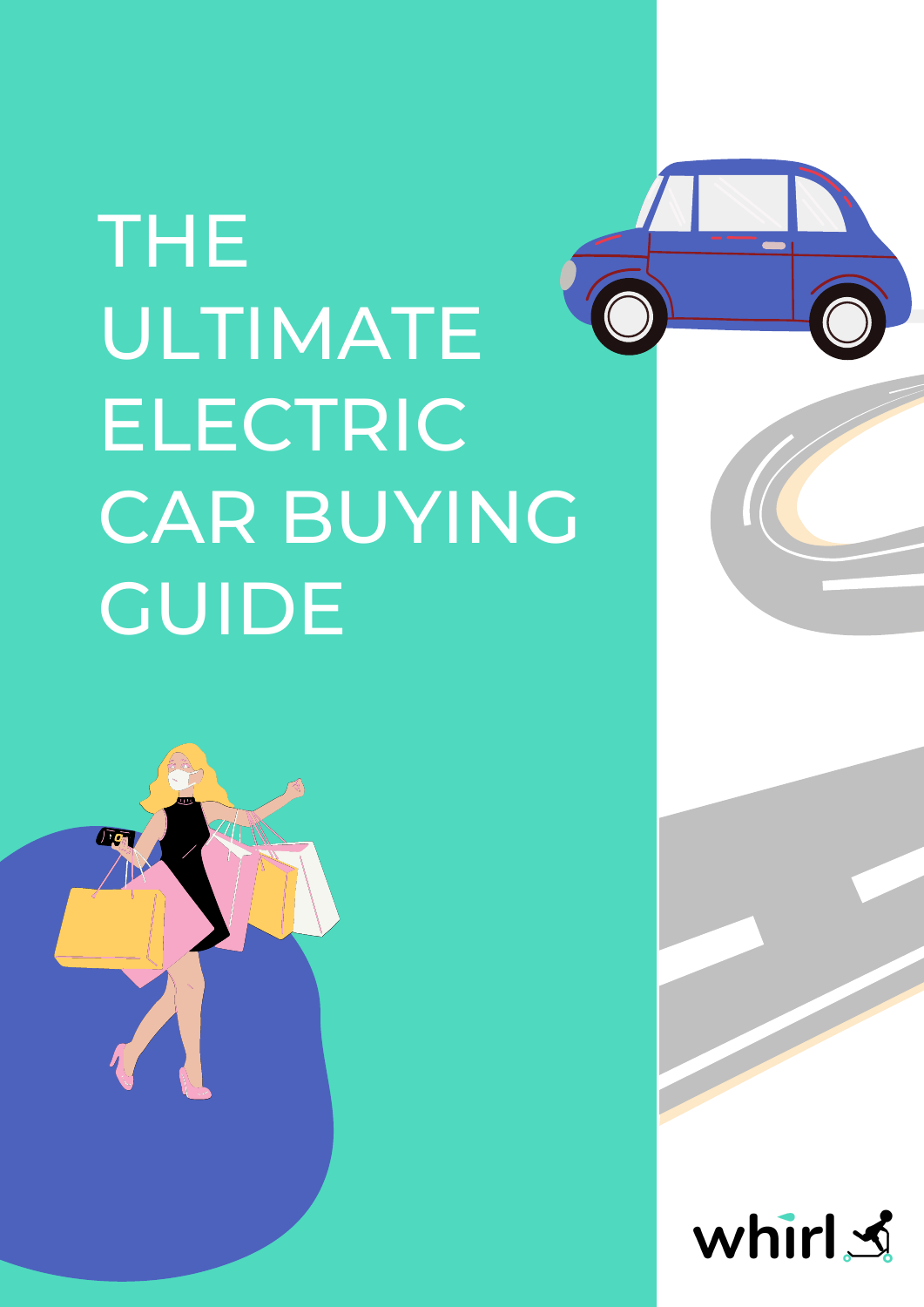#### THE ULTIMATE ELECTRIC CAR BUYING **GUIDE**

5 Time to buy - 'Add to cart'



Review our 'lifestyle fit checklist' to make sure an EV will work for you





Clear up your FAQs with a chat to one of our Whirl Ambassadors

Book in a test drive

Determine your budget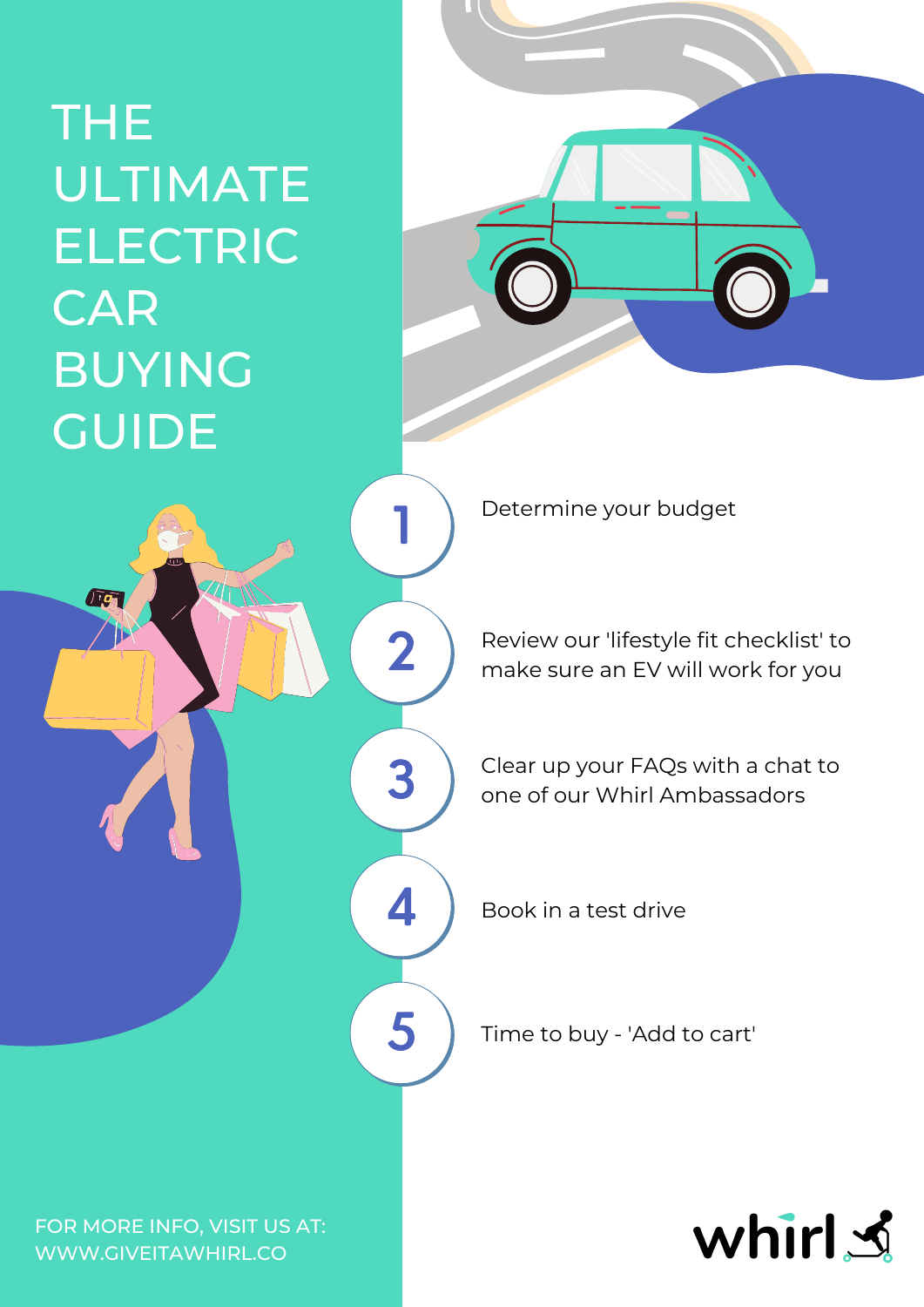### DETERMINE YOUR BUDGET

*Did you know you don't necessarily have to buy a new electric car to use one!*

Buying an electric car can cost you anywhere from \$200K to \$20K, so understanding your affordability range is an important first step in directing your shopping efforts.

Today, used and global imports open up new doors to EV ownership, as do subscription models,

where you lease the car for a short period of time.

Visit our <u>['Learn"](https://www.giveitawhirl.co/learn-about-electric-cars-ev) page</u> to review what electric car options are currently available to you.

whirl S



Remember, that an electric car costs substantially less to run and maintain than a conventional car so while they might be more expensive to acquire, over the car's life, your costs will typically be less to run it. How much less depends on a lot of factors, but you're sure to be impressed by the monthly fuel savings!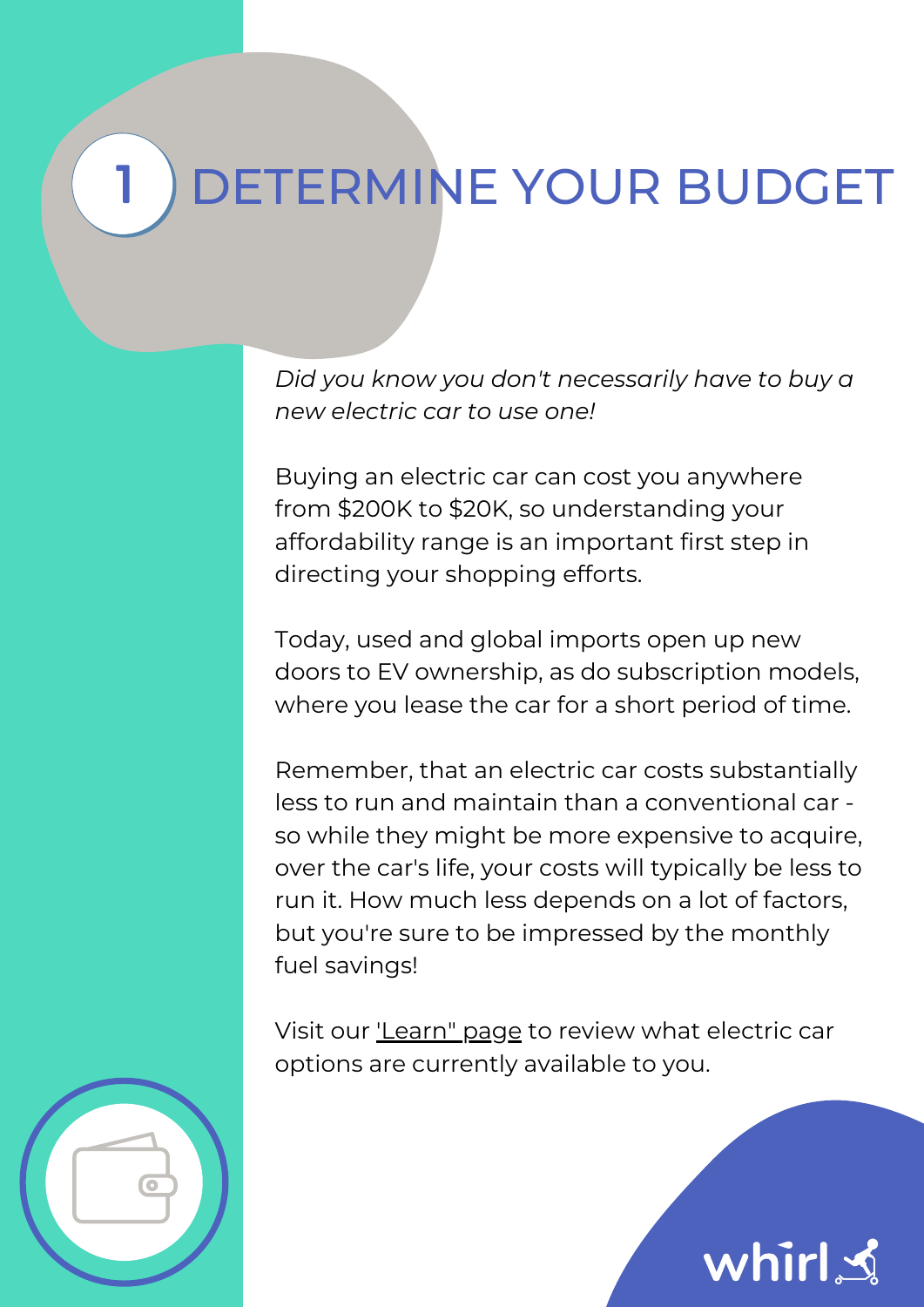electricity at home

charging (budget 5-6 hours)

#### 2 ) TEST YOUR LIFESTYLE FIT

Woah! You think you're ready to switch to an electric car but you're a bit unsure of its convenience compared to petrol or diesel?

Don't worry, you're not alone.

Questions about this lifestyle change (the one where you swap petrol for electricity) are very common.

Here is a **Checklist** of the top things to consider:





- - I understand I will have to pre-plan fuelling when
	- on road trips (300km+)
	- I know my towing needs (if any)
		- I know how much interior space I must have
	- I am willing to learn all the things about EV

Got more questions?

Learn more about owning and operating an EV locally from one of our experienced EV Ambassadors.

whirl S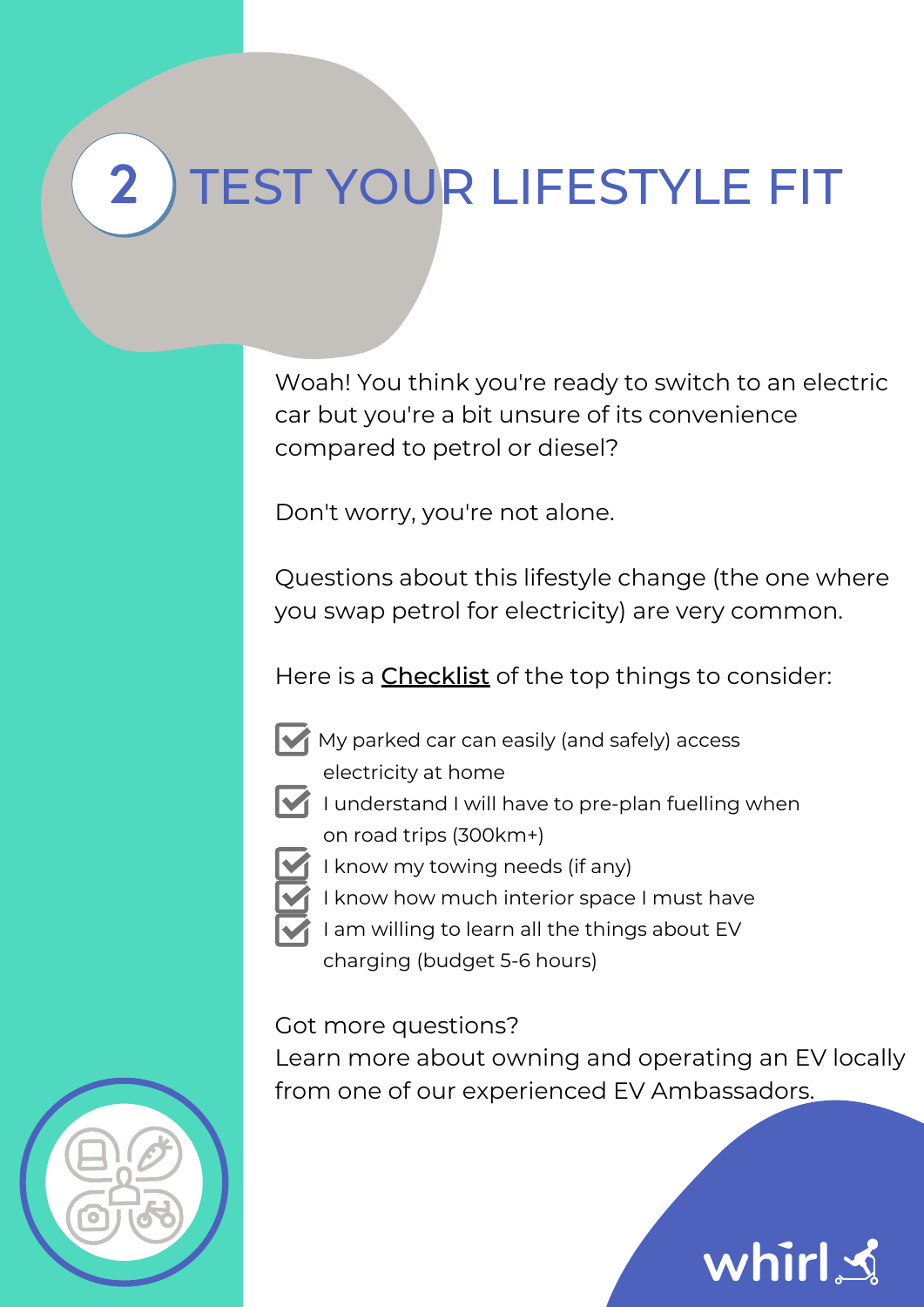## 3 TALK TO AN EXPERT

Investing in a new technology is a big decision and one we don't think you should have to make alone.

Whirl's Ambassador's are volunteer electric car owners who are happy to share their lived experiences with others considering the change to electric motoring. You can book in session by phone (or soon, in person) with them to unpack the ins and outs of driving an electric car (and have a peer test ride)!

The great part about talking to an Whirl Ambassador is that there is no pressure to act. Our Ambassadors are independent and not aligned with any particular brand. And, you can speak to them at a time convenient for you, 7 days a week!

To book in a chat with one of our friendly Whirl Ambassadors today visit: [www.giveitawhirl.co/book](http://www.giveitawhirl.co/book)

whirl S

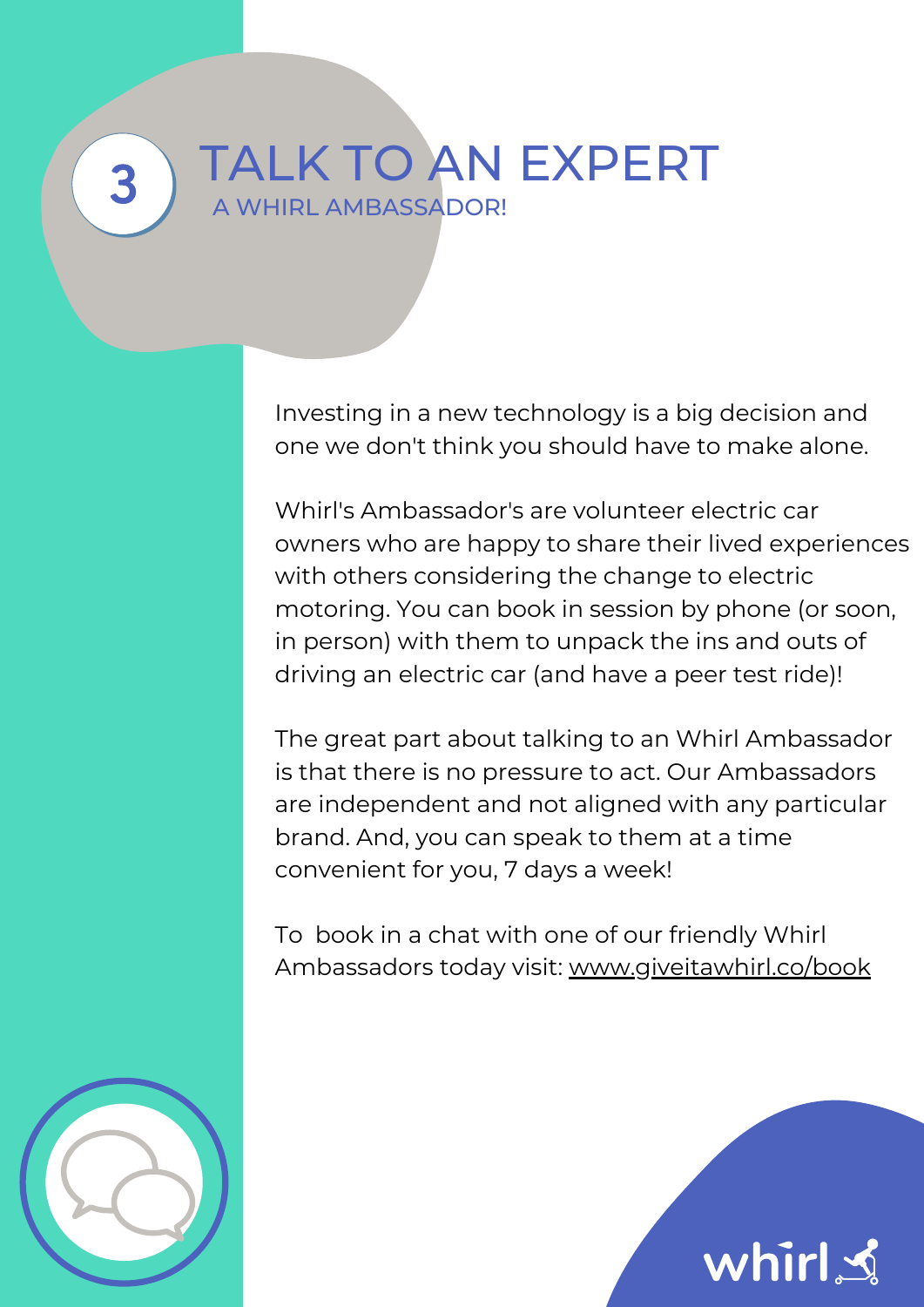Seeing is believing, as they say.

We know for a fact that that buying most electric cars is decided once you have a chance to sit in it and experience the smooth, quiet, sleek performance of electric motoring.

Whether a test ride or a drive from a peer, we know that once you get to the point of have an in-person demonstration, most of your questions will be answered and concerns covered. You just need to be absolutely sure.

You deserve to have a no-pressure trial of your ideal electric car before you step into a show room.

[Reach](https://www.giveitawhirl.co/contact) out to us to arrange one for you.





#### 4 TEST ONE OUT FOR YOURSELF